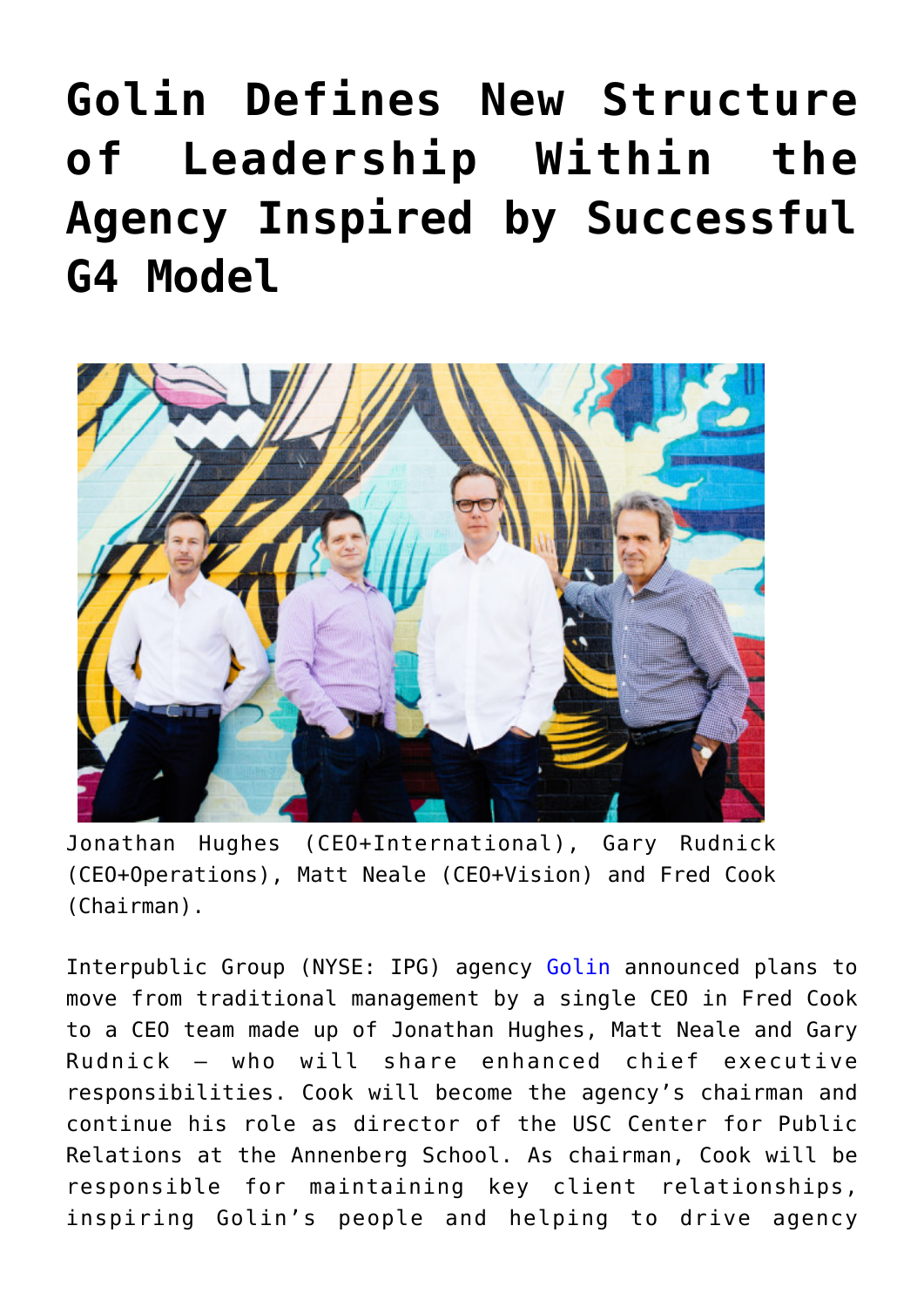reputation. Al Golin will continue in his role as founder and Ellen Ryan Mardiks will continue in her role as vice chairman.

The three chief executive officers will share the leadership of the agency and together, with the agency's executive board, drive forward Golin's ambition to be the defining agency of the decade. Hughes, Neale and Rudnick will report to Cook and IPG's CFO Frank Mergenthaler. The new structure will go into effect on January 1st, 2017 and the leadership team will work with employees and partners throughout the remainder of the year to ensure a seamless transition.

As Golin celebrates its  $60^{th}$  year, the agency continues to prove its commitment to bold, brave change. The inspiration for this leadership change stems from the agency's launch of g4 in 2010, when Golin completely restructured the traditional agency model from a hierarchy of generalists to communities of specialists. While great minds don't think alike, with g4, they can think better together. The same inspiration drives this announcement – together we can do more, better and faster – with a focus on specialty.

This new way forward is called CEO+ and will maximize the specialized skillsets, expertise, experience and passions of Hughes, Neale and Rudnick. The CEO+ model enables the coverage of much more ground than any one person could ever hope, inclusive of client relationships, new business development and employee engagement. Every client, employee, prospect and issue will benefit from the personal attention, passion and engagement of the CEO.

"Gary, Jon and Matt have worked together as regional presidents for the past four years. Now as CEO's, we will maximize their individual strengths and expertise across the whole of Golin, while continuing to leverage their strong relationship with each other." said Cook. "I'm excited to work with them in their new roles to ensure that Golin continues to be an industry leader."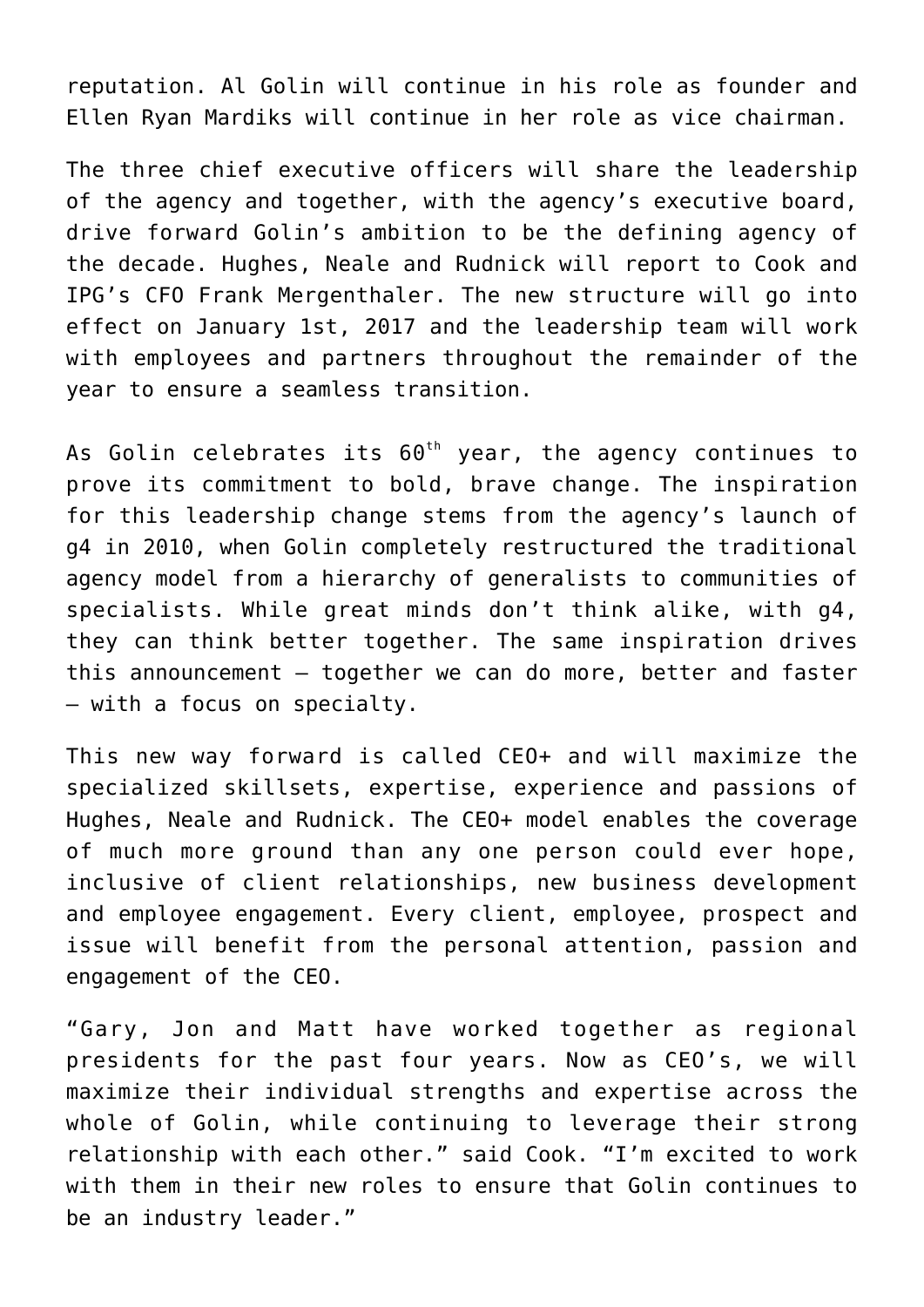Jon Hughes will act as CEO+International, focusing on building the agency's global footprint and managing global practices and partnerships, along with his regional responsibilities for Asia.

"To lead Golin together is a dream fulfilled," said Hughes. "Matt and I built our London office for many years together and over the past four years, the three of us have worked as a close-knit team to support and build our presence in Asia, EMEA and the Americas. This next adventure is sure to be our most challenging and exciting yet."

Matt Neale will serve as CEO+Vision, overseeing new products, thought leadership and agency reputation, in addition to his regional responsibilities for EMEA and New York.

"It is our shared ambition to become the defining agency of the decade by achieving brave work for our clients and creating the most progressive agency in our industry," said Neale. "As the relevance agency, this is the most relevant structure for us to realize that ambition. We've never been afraid to do things differently. And this is another example of that."

And as CEO+Operations, Gary Rudnick will lead the business aspects of the agency including finance, HR and client management, as well as maintaining his regional responsibilities for the Americas.

"We are very serious about our commitment to honor our employees' life experiences as a foundation of life at Golin," said Rudnick. "This agency and the people that work here mean everything to us. As long-time, loyal employees and as fathers to young children, we will continue to champion the promise of Life Time."

In addition to these responsibilities, all three will continue to play a significant, active role in delivering the agency's Go All In ethos for clients and employees. Combined, the three